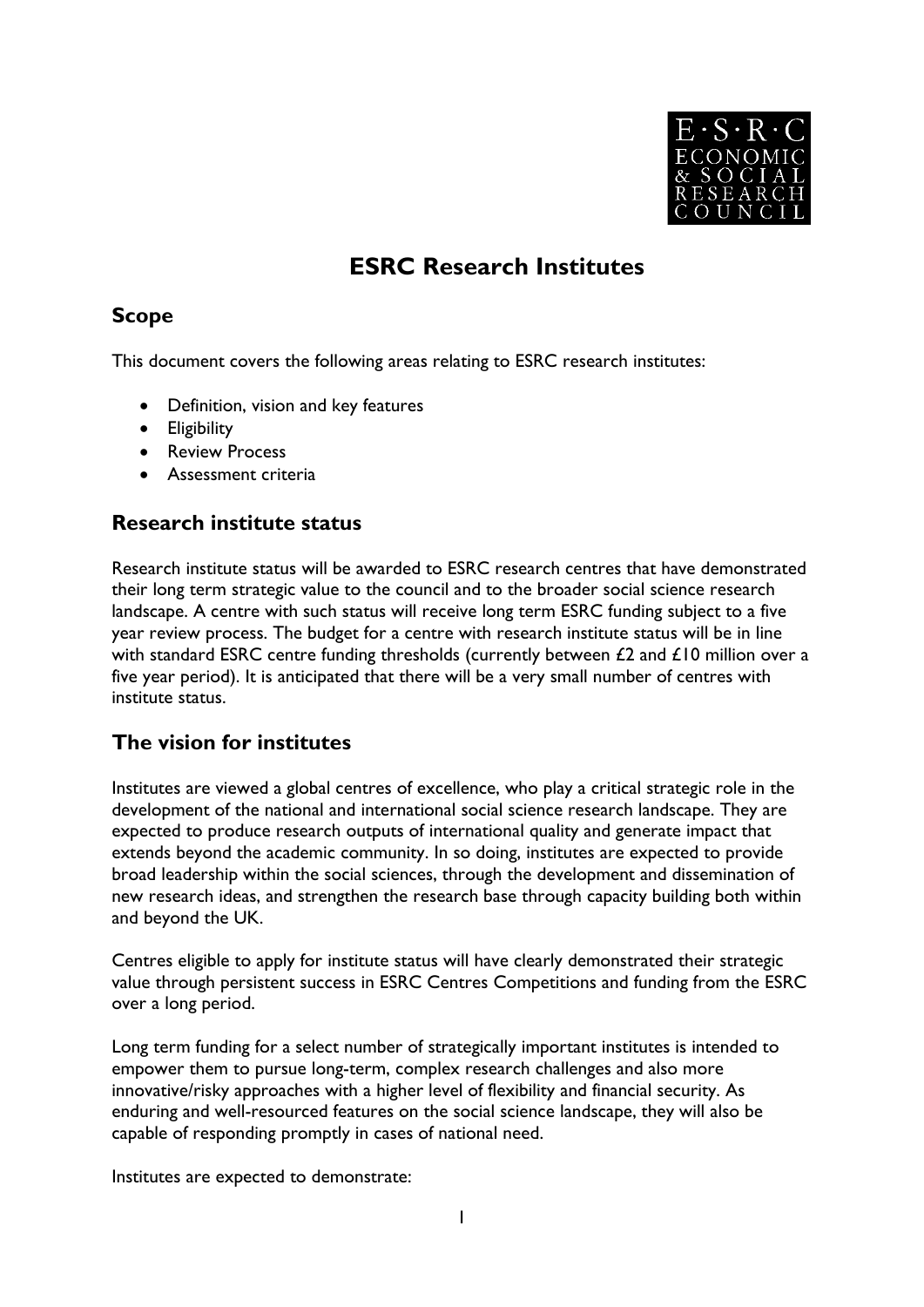- long term strategic value to the ESRC, and through their work to the social science landscape more generally
- a tightly woven critical mass of highly regarded principal and co-investigators
- a well-developed long term research agenda focused on complex, deep seated enduring research challenges
- high impact research outputs of international standard
- high impact non-academic outputs that inform policy and practice
- leadership in capacity building across the social science research base in the UK and beyond
- broader leadership of the sector through their prominent role in national and international learned societies and other academic networks
- a significant fit to the long term research strategy of their host research organisation
- a significant financial commitment from their host research organisation and/or a strong strategic plan to leverage funding

### **The funding of centres with institute status**

Institutes will be funded through a rolling five year award process at a level consistent with standard ESRC research centre funding thresholds (currently between £2-10 million over a five year period). Renewal of funding will be subject to a five year review process, when the institute will be expected to report on progress of its existing research programme and outline its proposed research programme for the next five years. This will be accompanied by a proposed new budget. The review will take place early in the fourth year of any five year award cycle.

The ESRC reserves the right to hold a 'special review' outside of the normal review cycle if that is deemed necessary. The possible causes for a special review include the underperformance of the institute against its agreed objectives or a significant change in leadership – particularly the directorship – of the institute.

# **Commitment from research organisation**

Given the ESRC's decision to offer sustained support to a select number of centres through Institute status, there is an expectation that the host research organisation will similarly make a significant strategic long term financial commitment. The ESRC will need to be convinced that any centre with institute status is fully embedded within the host research organisation and is demonstrably an integral part of the RO's research strategy. Any centres not based in independent research organisations not in receipt of QR funding are expected to demonstrate how they have a long term sustainable business model that will support the centre into the future.

### **The governance of ESRC centres with institute status**

An Institute will be expected to have high level advisory board made up of a mix of senior academics, policymakers and other business and third sector practitioners. They will also be expected to have a close strategic relationship with the ESRC, meeting regularly with senior staff and ESRC investment managers. The ESRC will also wish to meet periodically with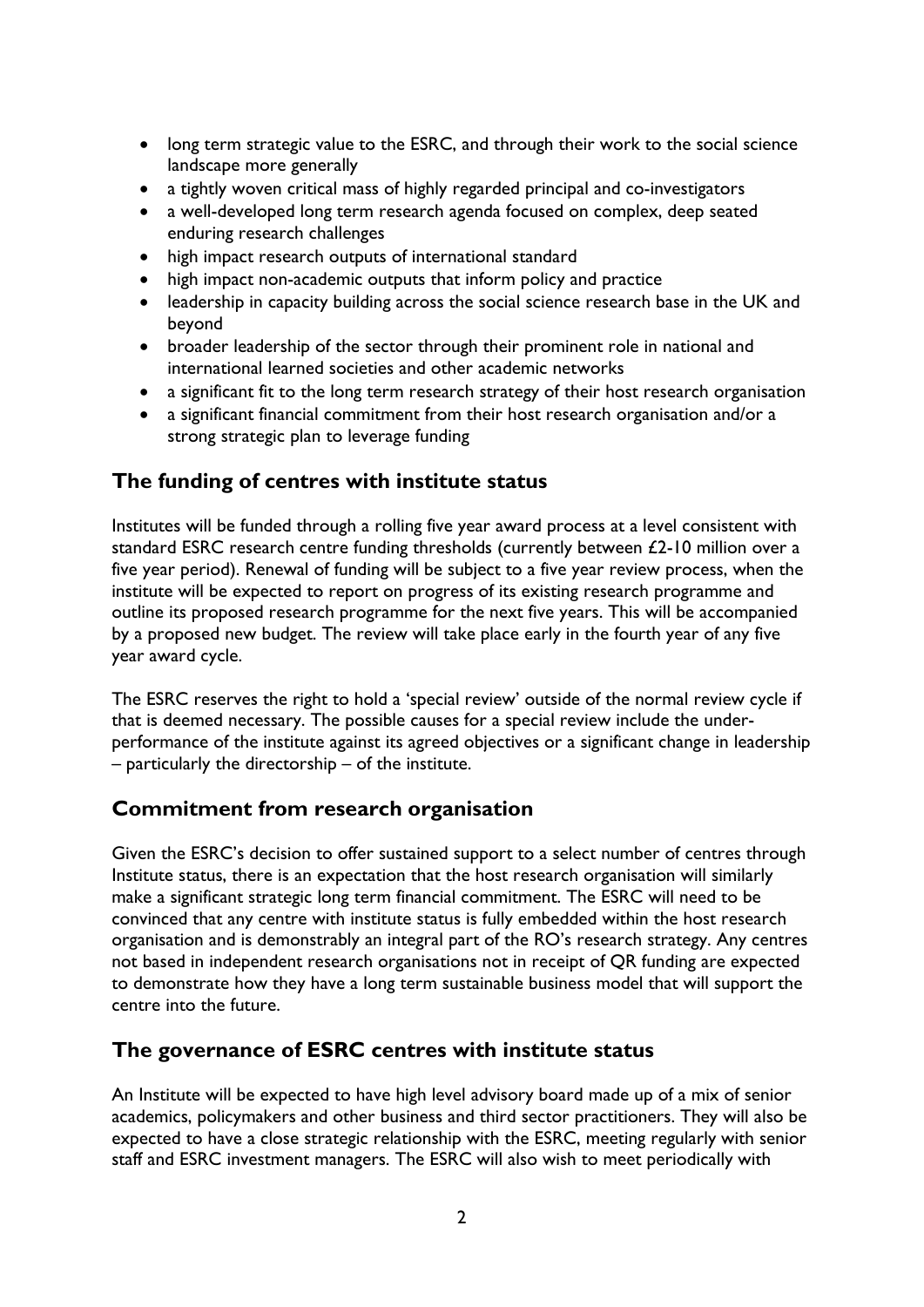senior representatives from the host research organisation to discuss the strategic direction and continued funding of the Institute.

# **Eligibility to apply for ESRC institute status**

To be eligible for research institute status an existing centre will need to have been successful in a minimum of three ESRC research Centre Competitions. Centre funding secured through non-competitive means will not 'count' towards cumulative eligibility. Noncompetitive means of securing centre funding that would *not* count include:

- a mid-term review renewal
- centre transition funding
- an invitation only application process

Success in three centre competitions need not be consecutive but it is expected that it will have led to continuous ESRC funding and a coherent long term research programme, which will have evolved over time. Continuous funding and a coherent, enduring research programme will be a necessary conditions of institute status, demonstrating the centre's long term relationship and strategic value to the ESRC.

Any significant break in ESRC funding would mean that a centre would become ineligible until in receipt of ESRC funding again, at which point the 'count' would start from zero. Equally a very significant change in purpose and work programme of a centre even with continuous funding (ie effectively a new centre) will restart the 'count' towards cumulative eligibility for Institute status.

Any other major ESRC funding (eg large grant) gained through open competitions will provide evidence of continuous funding but will not 'count' towards the requirement of success in three open Centres Competitions in building cumulative eligibility.

### **Review process**

A research centre that has successfully secured funding through at least three research Centres Competitions, whilst eligible to apply, will *not* automatically be conferred with ESRC institute status. There is review process, which will include:

- an application from the centre director
- an analysis of Researchfish data and summaries
- an independent review of the scientific quality and non-academic impact of the centre
- an office report on the performance of the centre
- an interview with a sub panel of ESRC Council members and the ESRC Director of Research

### **Assessment criteria**

In assessing the eligibility for research institute status the following criteria will be used: